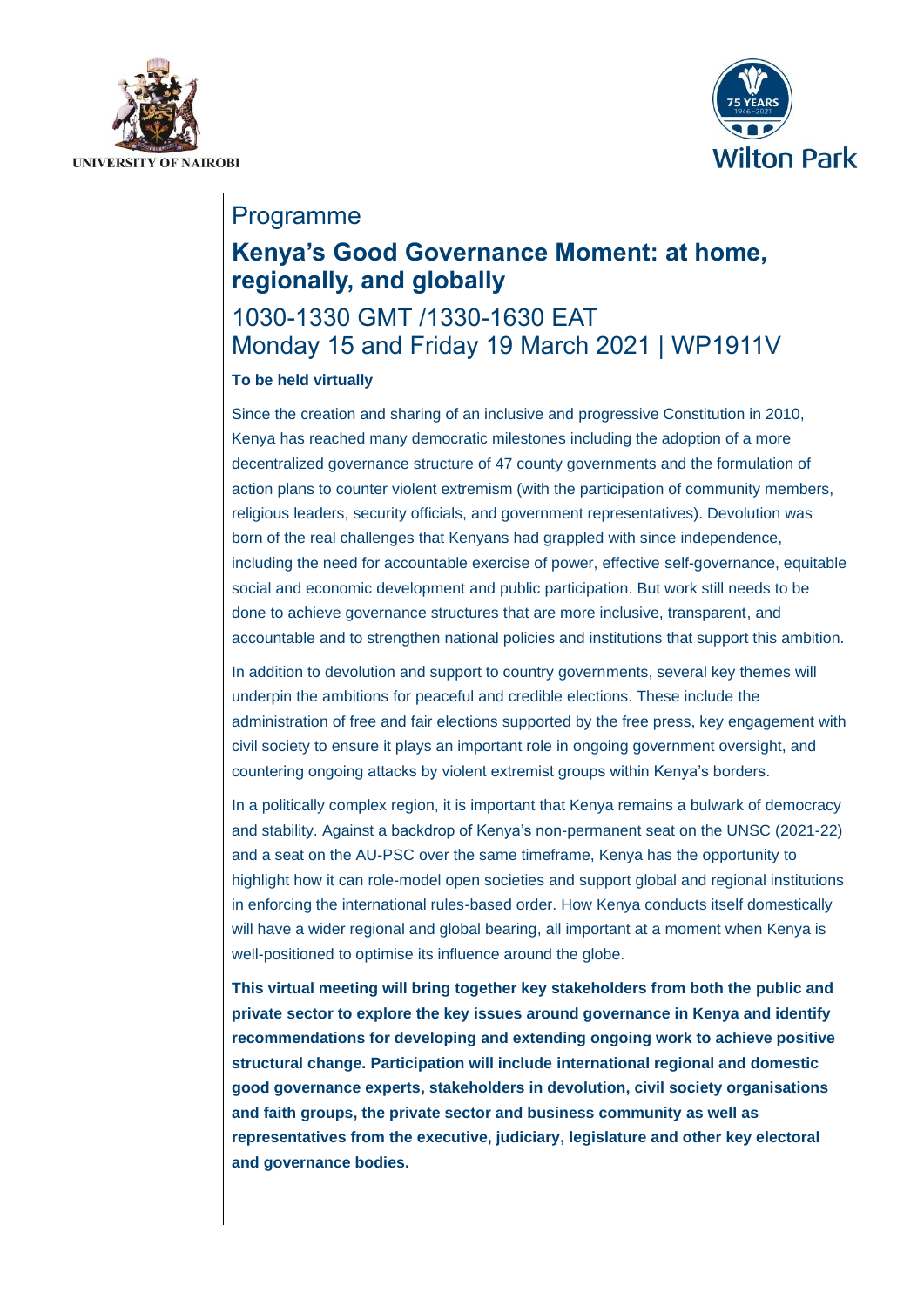The meeting seeks to achieve the following objectives:

- Identify the means and measures for building a strong and independent open society, identifying lessons – positive and negative - from the period since the 2010 Constitution.
- Identify appropriate linkages between Kenya's state and non-state actors and determine how the international community can best support.
- Identify the means to ensure that Kenya's 2022 elections can be inclusive, fair and peaceful
- Identify how Kenya can use the opportunities of the current period, including its non-permanent seat on the UNSC and building back from COVID-19, to project and progress good governance regionally and globally.

**In partnership with the Institute for Development Studies (IDS), University of Nairobi and with support from the British High Commission in Nairobi**

## **Monday 15 March**

| 1030-1050 GMT /<br>1330-1350 EAT | <b>Welcome and introduction</b>                                                                                                                                                                                                                                                                                                                                                                                                                                               |
|----------------------------------|-------------------------------------------------------------------------------------------------------------------------------------------------------------------------------------------------------------------------------------------------------------------------------------------------------------------------------------------------------------------------------------------------------------------------------------------------------------------------------|
|                                  | <b>Nick Linfield</b><br>Programme Director, Wilton Park                                                                                                                                                                                                                                                                                                                                                                                                                       |
|                                  | Stephen Kiama Gitahi<br>Vice-Chancellor, University of Nairobi                                                                                                                                                                                                                                                                                                                                                                                                                |
|                                  | <b>Jane Marriott</b><br>High Commissioner, British High Commission, Nairobi                                                                                                                                                                                                                                                                                                                                                                                                   |
| 1050-1140 GMT /<br>1350-1440 EAT | 1. Promoting electoral accountability                                                                                                                                                                                                                                                                                                                                                                                                                                         |
|                                  | Plenary session; speakers will open the session with brief remarks to stimulate the<br>subsequent round table discussion.                                                                                                                                                                                                                                                                                                                                                     |
|                                  | With particular focus on ensuring electoral accountability, the rule of law, devolution and<br>service delivery, this session will explore: how Kenya can champion electoral<br>accountability domestically; and what needs to be done to address the issues of<br>misinformation which could potentially undermine the election? Participants will be asked<br>to reflect on how promoting constitutionalism in Kenya will contribute to Kenya's security<br>and prosperity. |
|                                  | Joyce Ekuam<br>Director Voter Education, Partnerships and Communications, Independent Electoral and<br>Boundaries Commission, Nairobi                                                                                                                                                                                                                                                                                                                                         |
|                                  | Irüngü Houghton<br>Executive Director, Amnesty International Kenya, Nairobi                                                                                                                                                                                                                                                                                                                                                                                                   |
| 1140-1230 GMT /<br>1440-1530 EAT | 2. Civic engagement and public participation                                                                                                                                                                                                                                                                                                                                                                                                                                  |
|                                  | Plenary session; speakers will open the session with brief remarks to stimulate the<br>subsequent round table discussion.                                                                                                                                                                                                                                                                                                                                                     |
|                                  | The 2010 constitution promoted democracy and enhanced people's participation in<br>democratic and governance processes. Ten years on there are many lessons on how<br>Kenya can take its open society to a new level. This session will examine the following<br>questions: What lessons should we take from the 2010 Constitution? How to ensure that                                                                                                                        |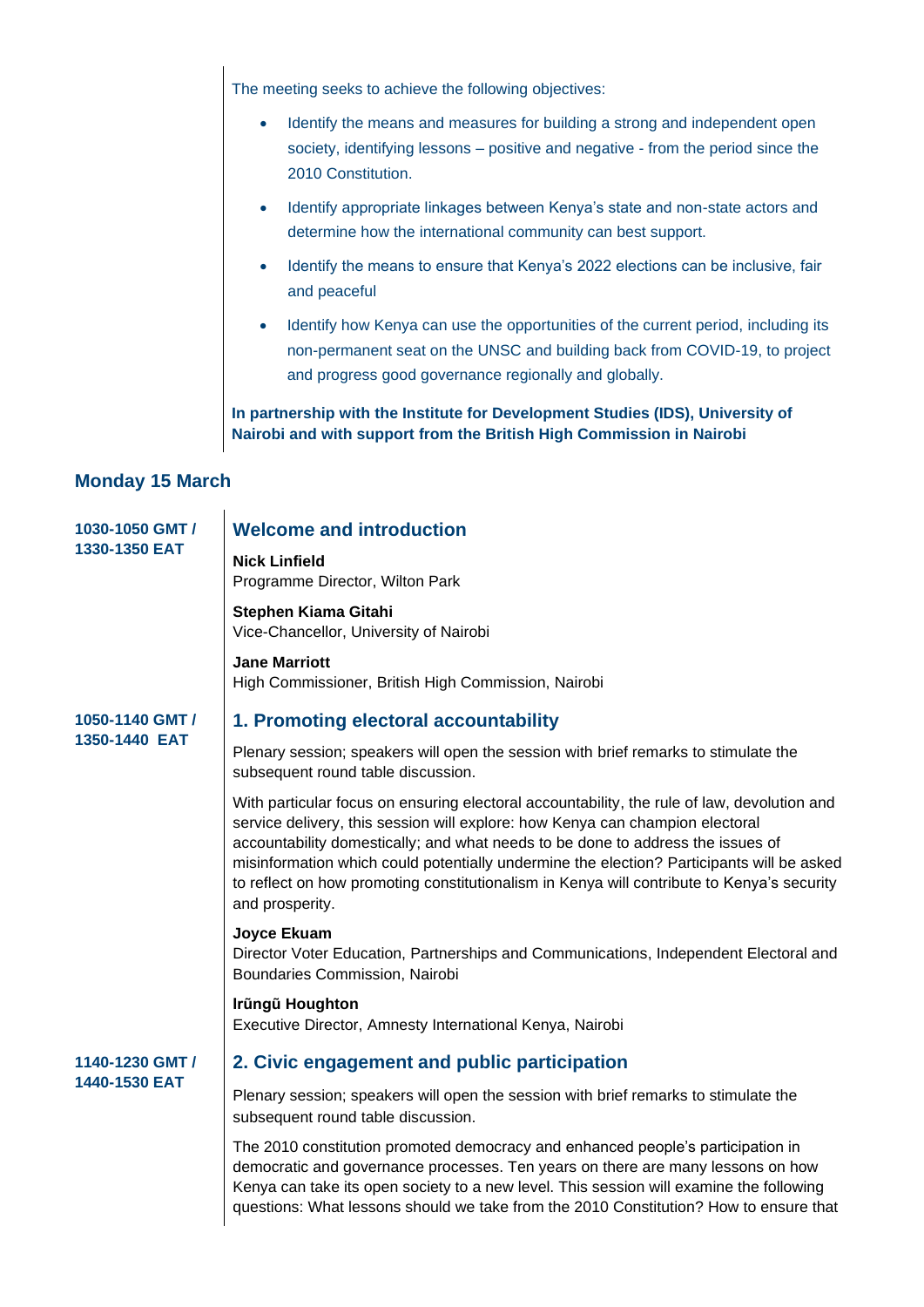citizens - including women, youth, and other marginalized groups - are actively engaged and have their voices heard? How should independent institutions, judiciary, civil society and media freedoms be supported and protected? What role should political leaders, CSOs, church leaders, business representatives, the international community and other groups play, particularly with regard to the 2022 elections?

#### **Abraham Rugo Muriu**

Country Manager for Kenya, International Budget Partnership, Nairobi

#### **1230-1320 GMT / 1530-1620 EAT**

## **3. Breakout groups**

Breakout groups plus 15 mins feedback.

Four themes:

I. Free media - What should the role of the media be and how can free media exist? How can the media support a free, fair and credible election and act against electoral violence?

#### **Facilitator: Pamella Sittoni**

Executive Editor, Nation Media Group, Nairobi

II. Women's political participation – How to promote political representation for women? How to tackle violence towards women in office, locally and in the media?

#### **Facilitator: Florence Kajuju**

Chairperson, The Commission on Administrative Justice, Nairobi

III. Independent institutions – How to support strong and independent institutions? Which institutions and functions are essential to ensure a free, fair and credible election?

### **Facilitator: Grace Maingi**

Executive Director, Uraia Trust, Nairobi

IV. Business – the role of business in promoting and supporting good governance

**Facilitator: Paul Kamau** Senior Research Fellow, Institute for Development Studies, University of Nairobi

#### **1320-1330 GMT / 1620-1630 EAT**

## **4. Summary of Day 1**

**Patrick Kwasi Brobbey** PhD Candidate, University of Edinburgh

## **Friday 19 March – Day 2**

 $\overline{1}$ 

| 1030-1050 GMT /<br>1330-1350 EAT<br>1050-1150 GMT /<br>1330-1450 EAT | 1. Welcome and recap of day 1                                                                                                                                             |
|----------------------------------------------------------------------|---------------------------------------------------------------------------------------------------------------------------------------------------------------------------|
|                                                                      | <b>Nick Linfield</b><br>Programme Director, Wilton Park                                                                                                                   |
|                                                                      | Karuti Kanyinga<br>Research Professor & Director, IDS - University of Nairobi<br>2. Kenya's moment: influencing good governance regionally, and<br>globally               |
|                                                                      | Plenary session; speakers will open the session with brief remarks to stimulate the<br>subsequent round table discussion.                                                 |
|                                                                      | What lessons has Kenya learned through its and others role in shaping peace, security,<br>and good governance regionally? How can Kenya build on the advances of the last |